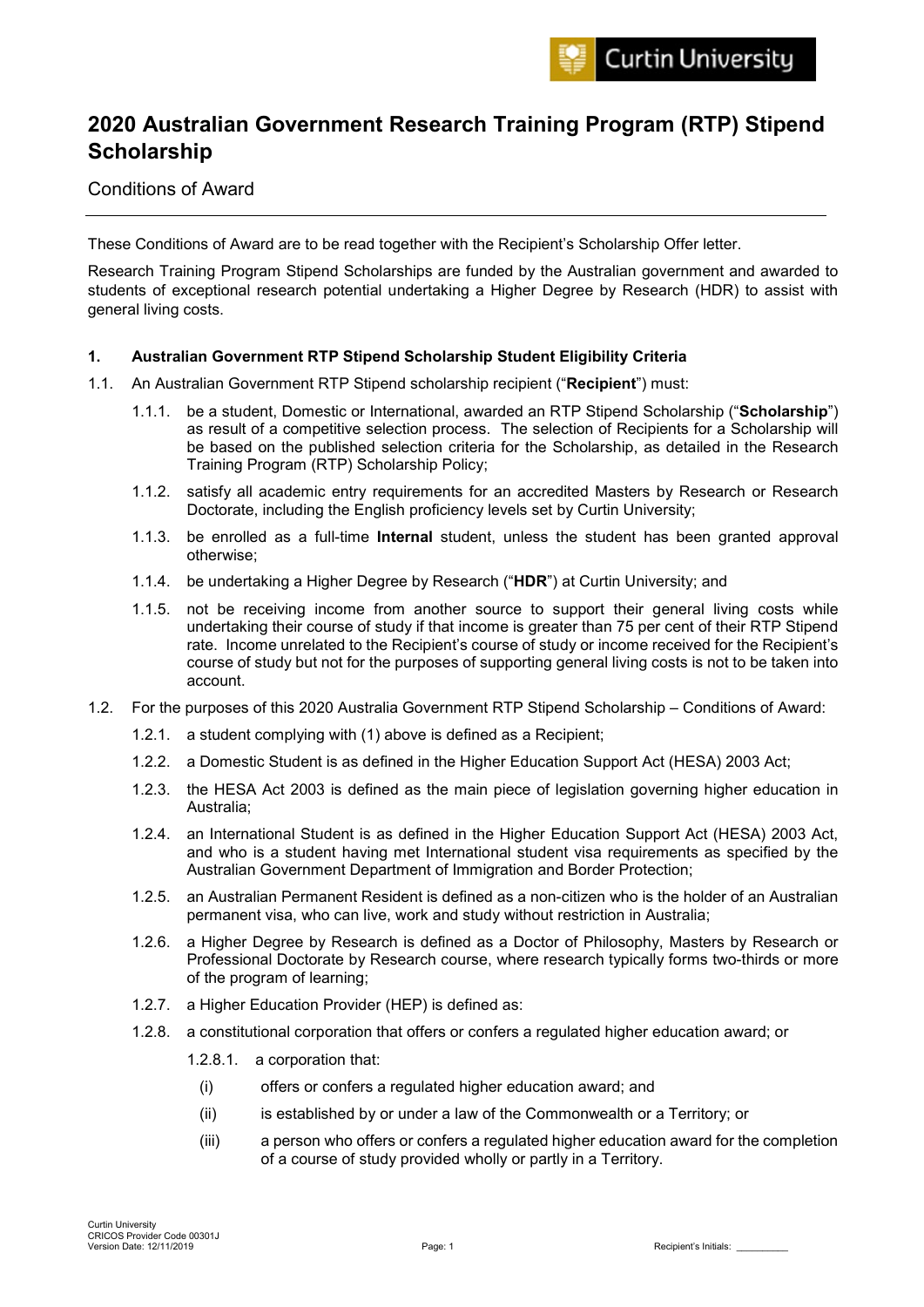

- 1.2.9. an Internal student is defined as an on-campus student whose mode of attendance involves regular ongoing face-to-face learning at the institution for the purpose of supervision and/or instruction;
- 1.2.10. a Leave of Absence is defined as a formally approved break in candidature which does not count against the minimum and maximum duration of study, per Rule No. 10 Made Pursuant to Statute No. 12 – Enrolment: Degree of Doctor by Research and Rule No. 11 Made Pursuant to Statute No. 12 – Enrolment: Degree of Master by Research;
- 1.2.11. Conditional status is defined as the academic status associated with the Recipient's enrolment where the Recipient is constrained by conditions to be met by a set deadline determined by the Faculty Graduate Studies Committee or the Associate Deputy Vice-Chancellor, Research Excellence;
- 1.2.12. Good Standing is defined as the academic status associated with the Recipient's enrolment where the Recipient has achieved satisfactory course progress and is permitted to continue in the course;
- 1.2.13. Remote areas are areas considered inner regional, outer regional, remote or very remote as defined in the Australian Statistical Geography Standard;
- 1.2.14. a De facto relationship is as defined in the Family Law Act 1975; and
- 1.2.15. the two-year exclusion period is defined as the two-year exclusion rule, as defined in the Australia Awards Scholarships Policy Handbook (January 2017).

## **2. Commencement**

- 2.1. Unless there are exceptional circumstances, Recipients offered a Scholarship are expected to commence the degree as a full-time **Internal** student within the dates specified in the letter of offer or the Scholarship will be withdrawn by the University.
- 2.2. Approval to commence the Scholarship after the dates specified in the letter of offer of the awarding year must be obtained from the Associate Deputy Vice-Chancellor, Research Excellence (or delegate).
- 2.3. Recipients who have previously held an Australia Awards Scholarship funded by the Department of Foreign Affairs and Trade (DFAT), and are still within the two-year exclusion period following the completion or termination of the Australia Awards Scholarship must have received approval from the Australia Awards Delivery Section to remain or return to Australia to commence a RTP Stipend Scholarship.

#### **3. Period of Support**

- 3.1. Recipients are entitled to three (3) years full-time equivalent study if undertaking an eligible Research Doctorate and a maximum of two (2) years full-time equivalent study if undertaking a Masters by Research. Respectively, the period of support for Recipients enrolled in a part-time capacity is six (6) years for a Research Doctorate and four (4) years a Master by Research pro rata.
- 3.2. The duration of the Scholarship will be reduced by any period of study undertaken towards the degree prior to the commencement of the Scholarship.
- 3.3. The duration of the Scholarship will be increased by periods of additional paid sick or maternity leave approved by the University in relations to subparagraphs 16.2, 16.3, 16.4 and 16.5.
- 3.4. The maximum period of entitlement is calculated from the enrolment date.

#### **4. Completion Scholarships**

- 4.1. Research Doctorate Recipients making satisfactory progression may apply to the University for a Completion Scholarship for a period of up to six months where the study exceeds durations listed in clause 3.1.
- 4.2. International Recipients who have applied for a Completion Scholarship will be considered at this point in time for an extension of the Recipient's Curtin funded fee offset scholarship.
- 4.3. Completion Scholarships are granted on a case-by-case basis.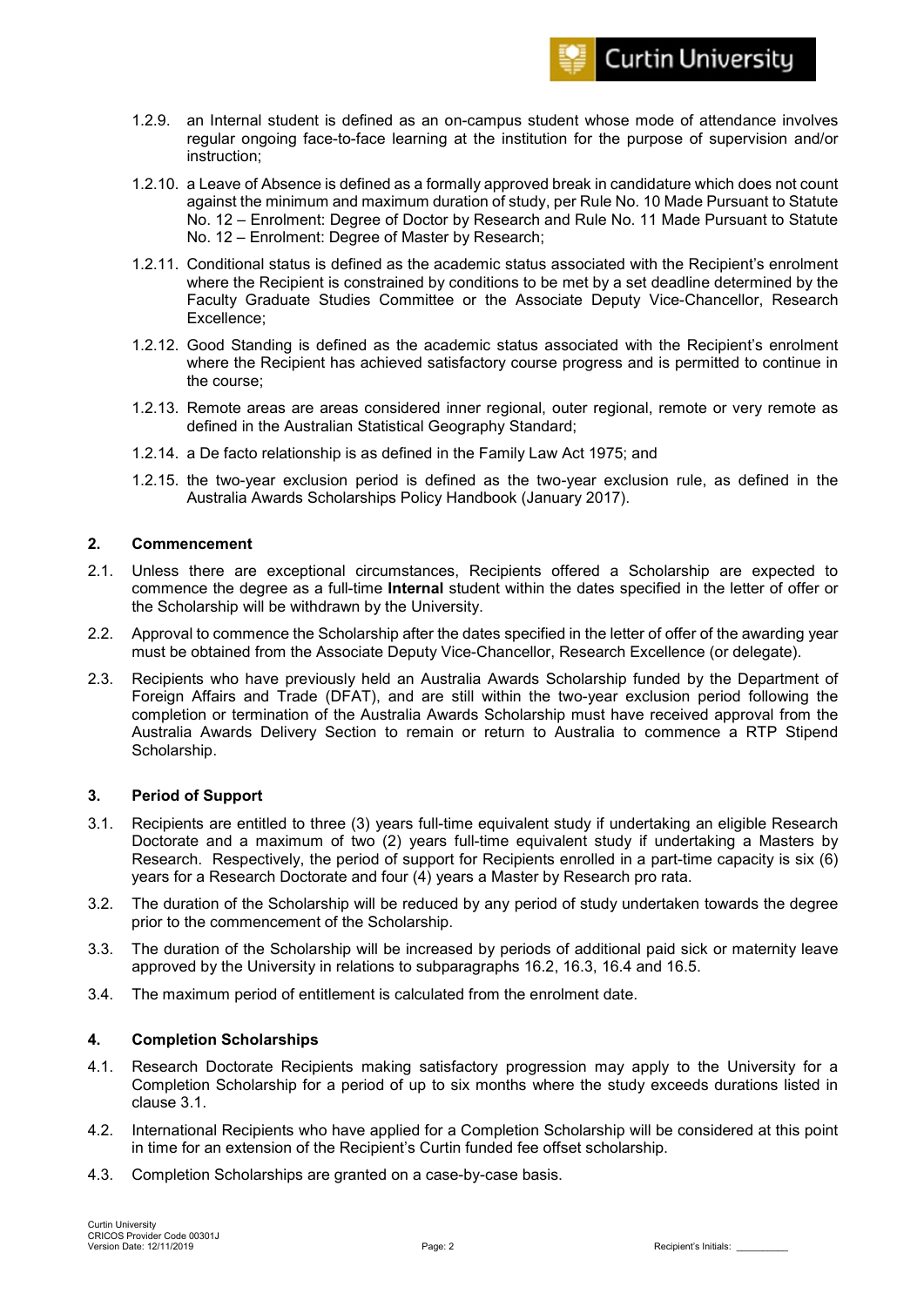

- 4.4. A request for a Completion Scholarship will be submitted no sooner than six (6) months before the Scholarship end date and no less than four weeks prior to the end date of the Scholarship. Completion Scholarships will not be approved if requested after the Scholarship end date.
- 4.5. Changes to course enrolment, as defined in (7), (8) and (9) do not constitute sufficient grounds for a Completion Scholarship.
- 4.6. The transfer of a Scholarship, as defined in (11), does not constitute sufficient grounds for a Completion Scholarship.
- 4.7. Employment commitments, as defined in (12), do not constitute sufficient grounds for a Completion Scholarship.

## **5. Value of Scholarship**

#### 5.1. Stipend

- 5.1.1. The University will administer to each Recipient an annual stipend equivalent to the base fulltime [RTP Stipend rate, published by the Department of Education and Training](https://www.education.gov.au/research-training-program) for the relevant year of award.
- 5.1.2. Part-time Recipients will be administered a RTP stipend at a part-time rate, equivalent to half the full-time RTP Stipend rate.
- 5.1.3. The RTP Stipend rates are indexed each year in accordance with the HESA Act 2003.
- 5.1.4. The value of the Scholarship will be detailed in the Recipient's Scholarship letter of offer.
- 5.1.5. The RTP Stipend is:
	- a) exempt from taxation for full-time Scholarship Recipients;
	- b) not exempt from taxation for part-time Scholarship Recipients
- 5.1.6. The annual RTP Stipend will be pro-rated to the equivalent full-time student load consumed in the course.
- 5.1.7. Fortnightly payments will be made direct to the Recipient in respect of their RTP stipend. Payment into an account in the Recipient's name, with an Australian Approved Deposit-taking institution such as a bank, is considered to be a payment direct to the Recipient.
- 5.2. Fee offset scholarship
	- 5.2.1. The University will provide International Recipients with a tuition fee offset scholarship for the approved course, for the tenure of this Scholarship, to assist with tuition fee liability.
	- 5.2.2. International Recipients who have not submitted their thesis by the end of the RTP or Curtin funded fee offset scholarship tenure may be subject to tuition fee liability applicable at the time of scholarship expiry. This is subject to Associate Deputy Vice- Chancellor, Research Excellence approval on a case-by-case basis.
	- 5.2.3. In the event an International Recipient is granted Australian Permanent Resident status, the Curtin funded fee offset scholarship will be terminated and replaced by an Australian Government RTP Fee Offset Scholarship.
- 5.3. Overseas Health Cover allowance
	- 5.3.1. International Recipients, with a valid student visa, may be provided an allowance to cover the cost of a standard Overseas Health Cover (OSHC) for the period of support outlined in (3).
	- 5.3.2. This allowance:
		- a) is additional to the RTP Stipend; and
		- b) where relevant, the University may provide cover for the Recipient's spouse and/or dependent/s.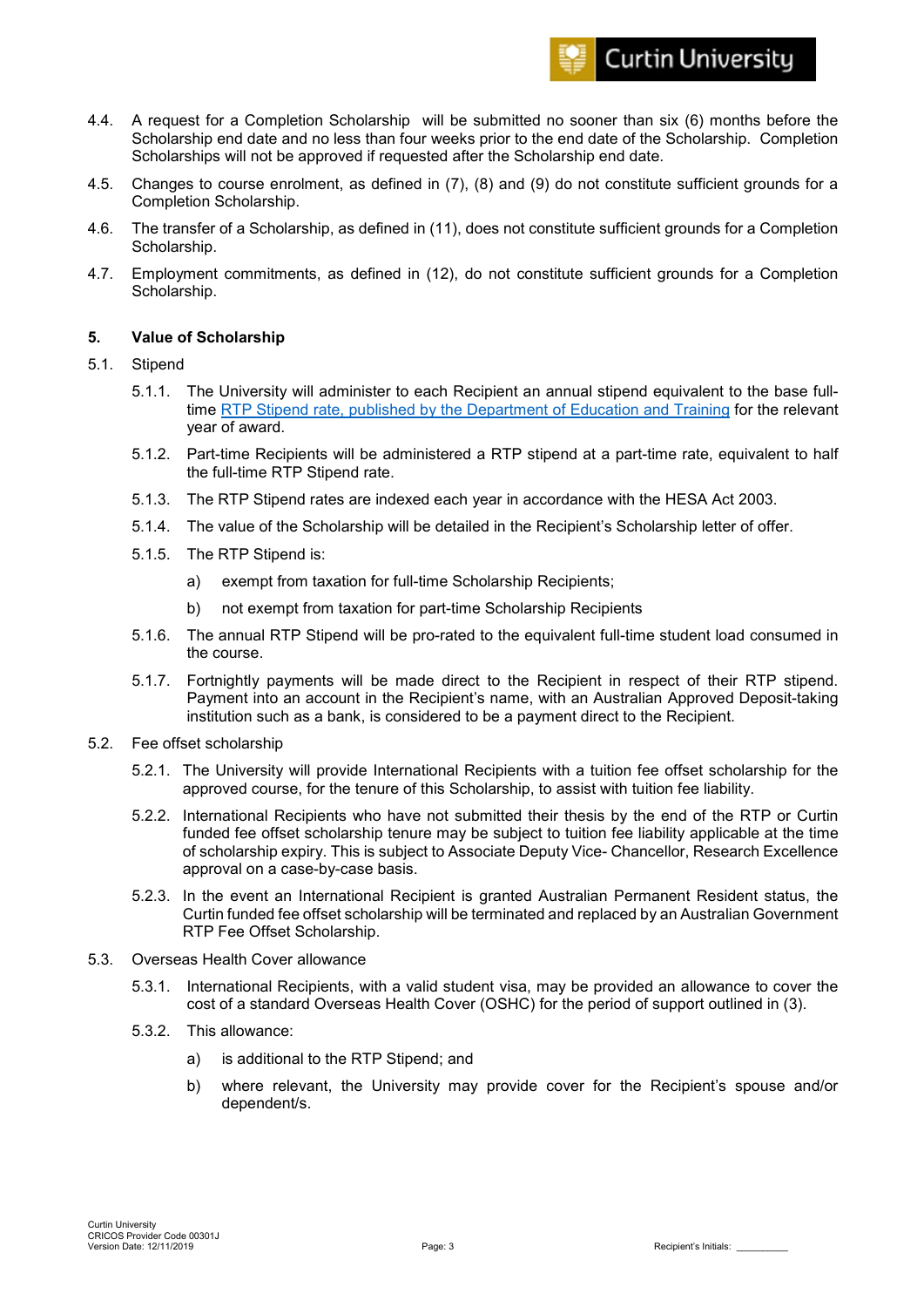#### 5.4. Relocation allowance

- 5.4.1. Recipients who relocate their place of residence to Perth, Western Australia (Perth) from **Remote** Western Australia, interstate or overseas to commence their Scholarship may be eligible for a relocation allowance.
- 5.4.2. The allowance:
	- a) is additional to the RTP Stipend;
	- b) will cover the cost of relocating the Recipient, and where relevant the Recipient's spouse and/or dependent/s;
	- c) is paid at the maximum rate of \$600 per adult and \$250 per child up to an absolute maximum of \$1,700;
	- d) is only payable where the relocation to Perth occurs after the date of the Scholarship offer; and
	- e) must be claimed within six (6) months of Scholarship commencement.
- 5.4.3. In lodging a claim, the Recipient will provide:
	- a) proof of marriage or **De facto relationship** for the spouse to be covered under the relocation allowance, for which the status of the relationship must be in effect prior to the date of the Scholarship offer; and
	- b) birth or adoption certificates for each dependent to be covered under the relocation allowance.
- 5.4.4. A claim will be processed on provision of original tax receipts, and reimbursements made by the University will include any GST amounts specified in the original tax receipt provided.
- 5.5. Funding outside the Scholarship
	- 5.5.1. The Recipient is permitted to:
		- a) obtain funds for fieldwork, equipment or other expenses not covered by the Scholarship; and
		- b) obtain funding for overseas travel costs from other Australian Government awards or any other source.

## **6. Approval of a Part-time Scholarship**

- 6.1. Request to undertake a part-time Scholarship will be made in writing to the Associate Deputy Vice-Chancellor, Research Excellence. In approving a part-time Scholarship, the institution will be satisfied that the Recipient has an exceptional circumstance which limits the Recipient's capacity to undertake full time study.
- 6.2. The intent to undertake employment on a full-time or substantial part-time basis does not constitute grounds for approval of a part-time Scholarship.
- 6.3. The University may approve a part-time Scholarship where a Recipient has:
	- 6.3.1. carer responsibilities for a pre-school child;
	- 6.3.2. carer responsibilities for school-aged children as a sole parent with limited access to outside support;
	- 6.3.3. carer responsibilities for an invalid or disabled spouse, child or parent; or
	- 6.3.4. a medical condition, which limits the capacity to undertake full-time study (supported by medical certification).
- 6.4. Scholarship Recipients approved to study part-time may revert to full-time study at any time with the permission of the institution.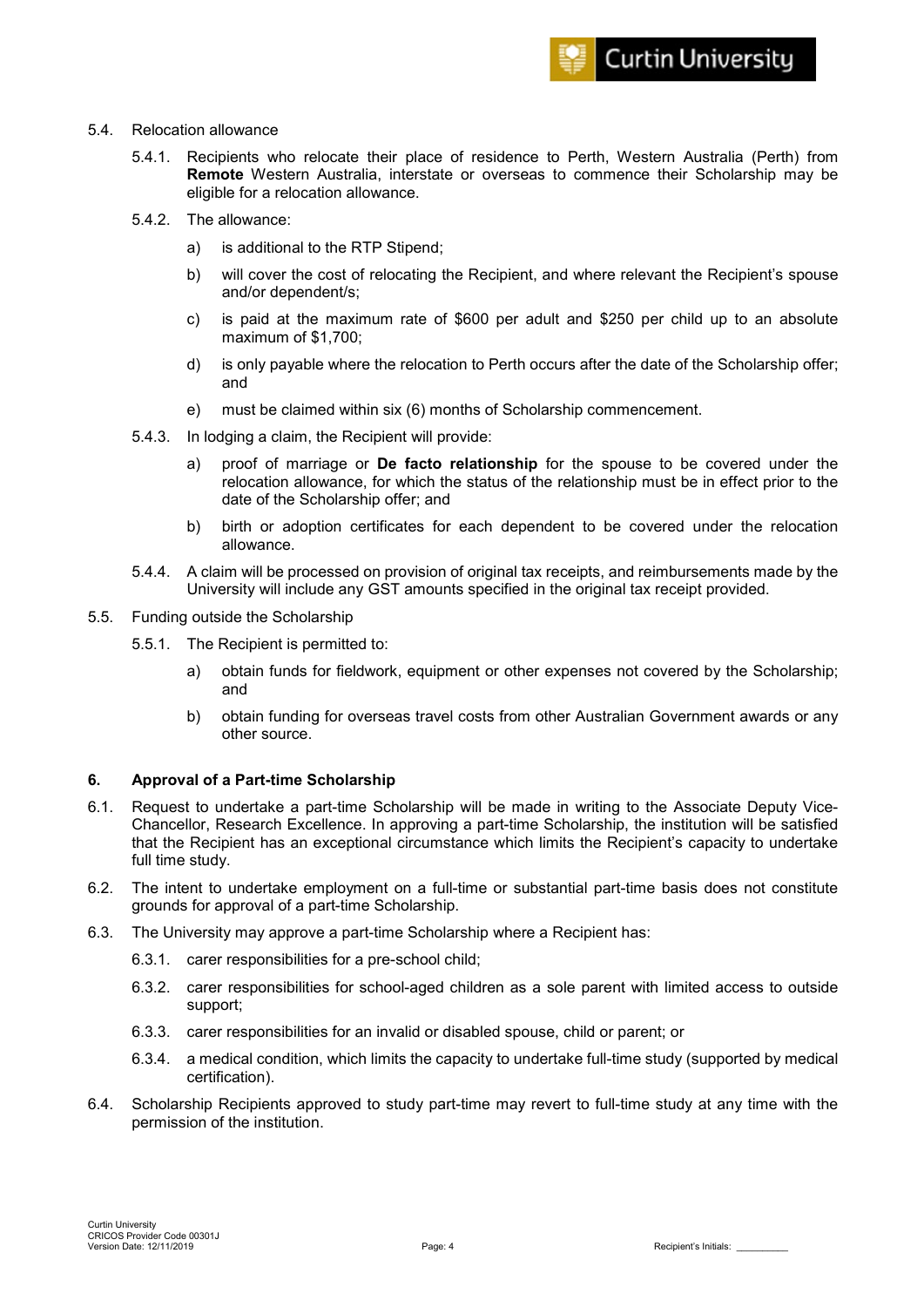### **7. Changing Course and Resumption of HDR Studies after Withdrawal**

- 7.1. Where a Recipient changes course of study to another HDR degree at the same level, the period of support remains unchanged. This includes changes from one field of education to another. For example, a Recipient who has completed one year of a Masters by Research and then changes to a different Masters by Research, will only be entitled to a further 12 months full-time equivalent study.
- 7.2. Where a Recipient withdraws from the course of study, the Scholarship will be terminated.

#### **8. Conversion from a Masters by Research Degree to a Research Doctorate Degree**

- 8.1. Where a Recipient commences studies in a Masters by Research degree and then upgrades to a Research Doctorate, the Recipient's total period of support under the Scholarship will be extended to the maximum period of support provided to a Research Doctorate Recipient as detailed in (3) of these Conditions.
- 8.2. An conversion may be sought where:
	- 8.2.1. a Recipient who has achieved candidacy in a Masters by Research is deemed to be undertaking research equivalent to doctoral standards; and
	- 8.2.2. there is no break between the candidature for the Masters by Research degree and the Research Doctorate degree unless the interval is covered by a period of suspension; and
	- 8.2.3. the research undertaken by the Recipient while enrolled in the Masters by Research is modified to meet the requirements for the Research Doctorate.

#### **9. Conversion from a Research Doctorate Degree to a Masters by Research Degree**

- 9.1. Where a Recipient elects or is required, for academic or personal reasons, to change their enrolment from a Research Doctorate to a Masters by Research, the Recipient's period of support under the Scholarship will be reduced to the maximum period of support provided to a Masters by Research Recipient as detailed in (3) of these Conditions.
- 9.2. At the point of course conversion, where the consumed period of support in the previous Research Doctorate exceeds the maximum period of support available to a Masters by Research Recipient as detailed in (3) of these Conditions, the Scholarship RTP Stipend payments will terminate.

#### **10. Suspension of Scholarship**

- 10.1. Recipients may apply for a suspension of their Scholarship for up to 12 months. The approval of suspensions will be at the discretion of the University.
- 10.2. In exceptional circumstances, Recipients may apply for suspensions of their Scholarship beyond 12 months, and the Associate Deputy Vice-Chancellor, Research Excellence will be satisfied that the exceptional circumstances are beyond the Recipient's control and warrant a further suspension of the Scholarship.
- 10.3. Recipients are not normally allowed suspension of their Scholarship within six (6) months of taking up the Scholarship or prior to having their candidacy approved.
- 10.4. Where relevant, periods of suspension approved pursuant to clause 10.1 will be covered by a Leave of Absence.
- 10.5. The University may suspend the Scholarship if the Recipient:
	- 10.5.1. has been placed on Conditional status by the University, and has failed to meet those conditions within the specified timeframe;
	- 10.5.2. has failed to obtain approval for overseas travel; and/or
	- 10.5.3. has failed to resume study at the University on the return date specified after a period of approved research off-campus and/or outside Australia as detailed in (13).
- 10.6. The Scholarship stipend will not be back paid during the suspension period, per clause 10.5, if a Recipient is re-instated to Good Standing.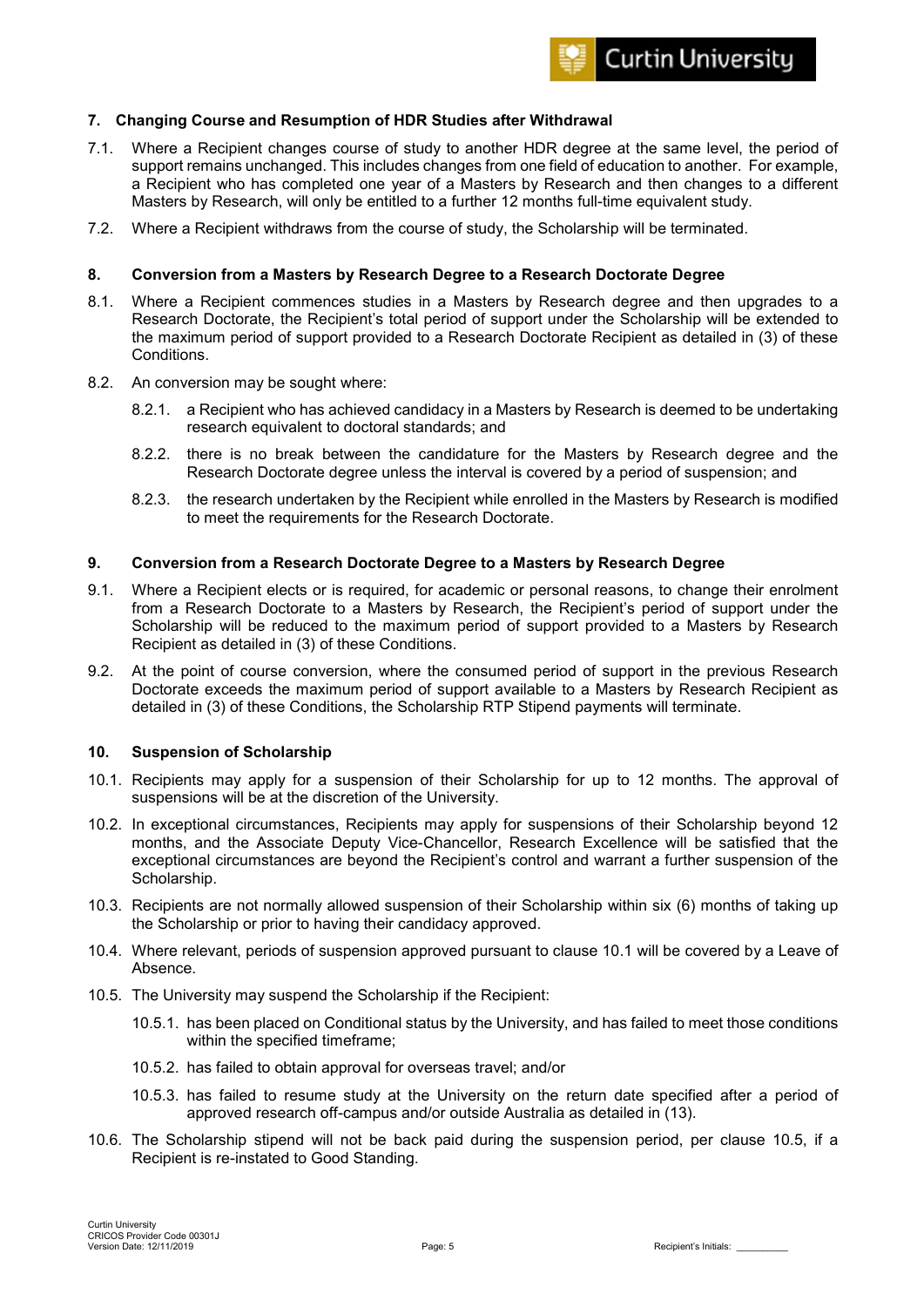## **11. Transfer of a Scholarship to another Higher Education Provider (HEP)**

- 11.1. The decision to approve a transfer of a Recipient to another HEP is assessed on a case-by-case basis, and is at the discretion of both HEPs in question.
- 11.2. The HEP accepting the transferring Recipient is responsible for funding the Recipient's RTP Stipend Scholarship.
- 11.3. The period of support for the transferring Recipient will be calculated based on the initial course commencement date at the originating HEP.
- 11.4. Recipients seeking to transfer their Scholarship to Curtin from another HEP will be required to provide evidence of:
	- 11.4.1. the scholarship award at the originating HEP;
	- 11.4.2. course commence and withdrawal at the originating HEP; and
	- 11.4.3. the equivalent full-time student load consumed in the course at the originating HEP.
- 11.5. Recipients transferring to Curtin University will be subject to:
	- 11.5.1. the provisions of (3) where the period of support is concerned; and
	- 11.5.2. the provisions of (5) where the value of the scholarship is concerned.

#### **12. Employment**

- 12.1. The University does not require Recipients to undertake employment.
- 12.2. In agreed circumstances, the University may permit a Recipient to undertake a limited amount of University teaching or other work which is unrelated to their research topic, as long as these activities do not interfere with progress in the HDR course, and where relevant are consistent with the conditions of the Recipient's student visa.
- 12.3. There is no limit on the income a Recipient can receive from part-time employment which is unrelated to their research topic. Recipients are expected to seek independent taxation advice relating to such employment.
- 12.4. A Recipient is permitted to undertake no more than 8 hours per week of paid employment between the work hours of 9.00am to 5.00pm, Monday to Friday. This excludes university holidays. Part-time Scholarship Recipients seeking paid employment exceeding 8 hours per week between the work hours of 9.00am to 5.00pm, Monday to Friday, are required to obtain permission from the Associate Deputy Vice-Chancellor, Research Excellence.
- 12.5. Full-time Recipients are expected to dedicate four days a week to study.
- 12.6. Fractional-time or casual academic-equated appointments will not be permitted unless there is compliance with clause 12.4.
- 12.7. Volunteer work or service to University committees will not be permitted unless there is compliance with clause 12.4.
- 12.8. Remuneration from income received directly related to a Recipients research topic should not be greater than 75% of the Recipient's RTP Stipend rate.

#### **13. Research Off-campus and/or outside Australia**

- 13.1. The University may approve Recipients conducting up to 12 months of their research off-campus and/or outside Australia if:
	- 13.1.1. the research is essential for completion of the thesis;
	- 13.1.2. appropriate risk management is undertaken;
	- 13.1.3. there is adequate supervision;
	- 13.1.4. the Recipient remains enrolled; and
	- 13.1.5. the candidacy has been approved and the appropriate ethics clearance has been obtained.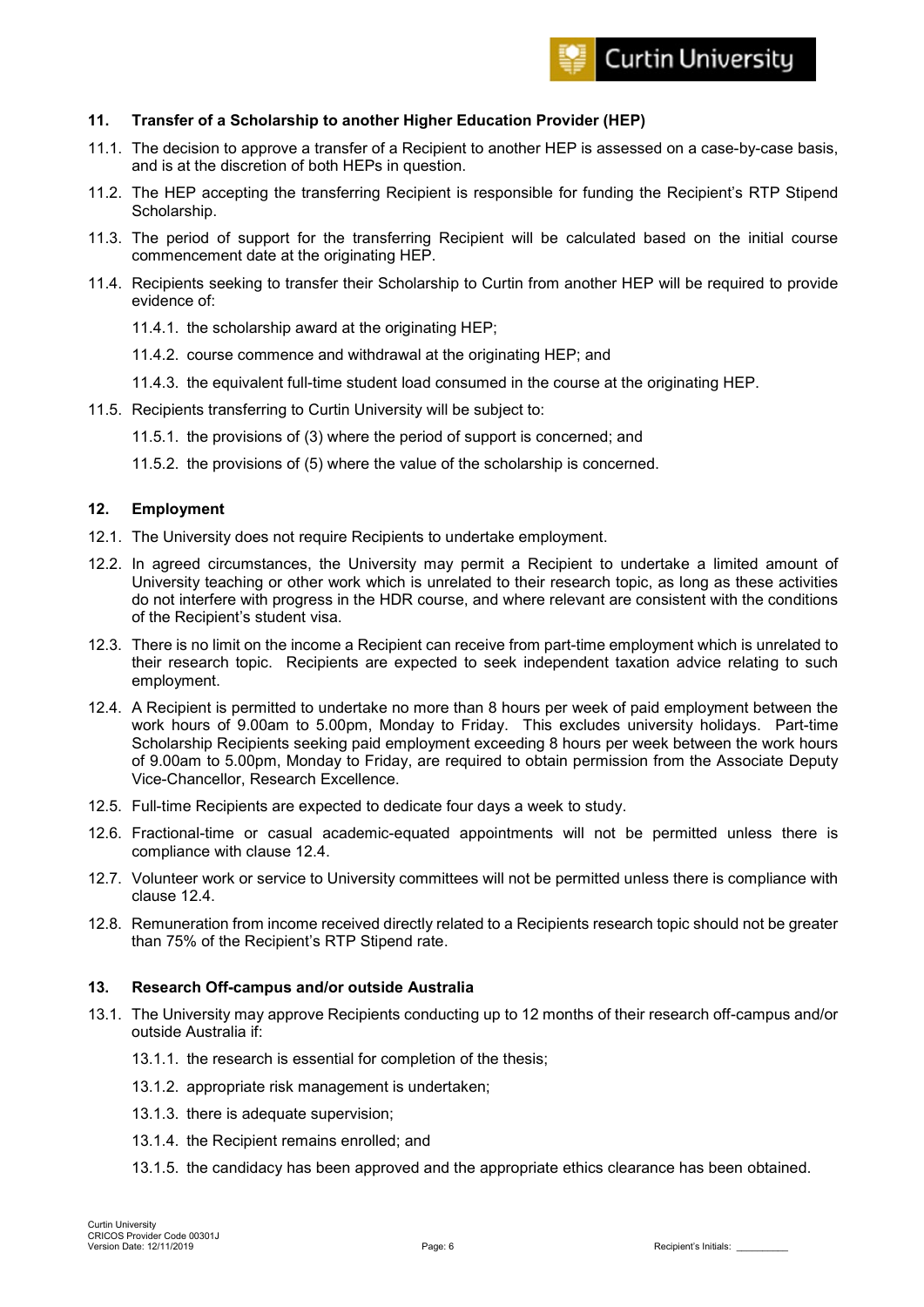

- 13.2. In the situation where Recipients have to conduct more than 12 months of their research off-campus and/ or outside Australia, Recipients will require approval from the Enrolling School.
- 13.3. Part-time Scholarship Recipients seeking to conduct research outside of Australia will require approval from the Associate Deputy Vice-Chancellor, Research Excellence.
- 13.4. For research outside of Australia, International Recipients on a student visa will contact Student Services, International Student Visas to seek advice to ensure that their student visa remains valid for their return to Australia.

#### **14. Research at Other Organisations**

- 14.1. The University may approve a Recipient conducting substantial amounts of research at organisations outside the higher education sector provided that adequate support, supervision, training, and research freedom for the Recipient is available at the other organisation and on the understanding that the University will still be responsible for the Recipient.
- 14.2. The rights to intellectual property should be resolved prior to commencement at the other organisation.
- 14.3. The required ethics approval from the University will be obtained prior to conducting this research.

#### **15. Termination of Scholarship**

- 15.1. The Scholarship will be terminated in the following circumstances:
	- 15.1.1. on the day the thesis is submitted for examination or at the end of the Scholarship, whichever is earlier;
	- 15.1.2. if the Recipient ceases to meet the eligibility criteria specified per (1) of these Conditions, other than during a period in which the Scholarship has been suspended or during a period of approved leave;
	- 15.1.3. if in the opinion of the University, the course of study is not being carried out with competence and diligence or in accordance with the offer of the Scholarship;
	- 15.1.4. if the University has suspended the Scholarship per clause 10.5 and the Recipient fails to demonstrate progress within a reasonable time frame;
	- 15.1.5. on the death or incapacity of the Recipient, or course withdrawal;
	- 15.1.6. if the University determines the Recipient has committed serious misconduct, including but not limited to the provision of false or misleading information;
	- 15.1.7. if the Recipient does not resume study at the conclusion of a period of suspension or does not make arrangements to extend the period of suspension; and/or
	- 15.1.8. if the Recipient does not resume study at the University on the date specified for return after a period of approved research off-campus and/or outside Australia.
- 15.2. In the case of an International Recipient, termination of an RTP Stipend Scholarship may result in concurrent termination of the RTP funded fee offset scholarship.

#### **16. Leave Entitlements**

- 16.1. Recipients are entitled up to 20 working days paid annual leave and 10 working days paid sick leave for each year of the Scholarship. These periods of leave must be discussed with and approved by the Recipient's supervisor. These leave entitlements may be accrued over the life of the Scholarship but will be forfeited when the Scholarship is terminated.
- 16.2. On provision of a medical certificate, Recipients are entitled to receive additional paid sick leave of up to a total of 60 working days during the duration of the RTP Stipend for periods of illness where the Recipient has exhausted the provisions of clause 16.1.
- 16.3. Sick leave entitlements (including additional sick leave) may also be used to cover leave for Recipients with family caring responsibilities. Recipients are required to take a Leave of Absence from their HDR course for periods of extended sick leave.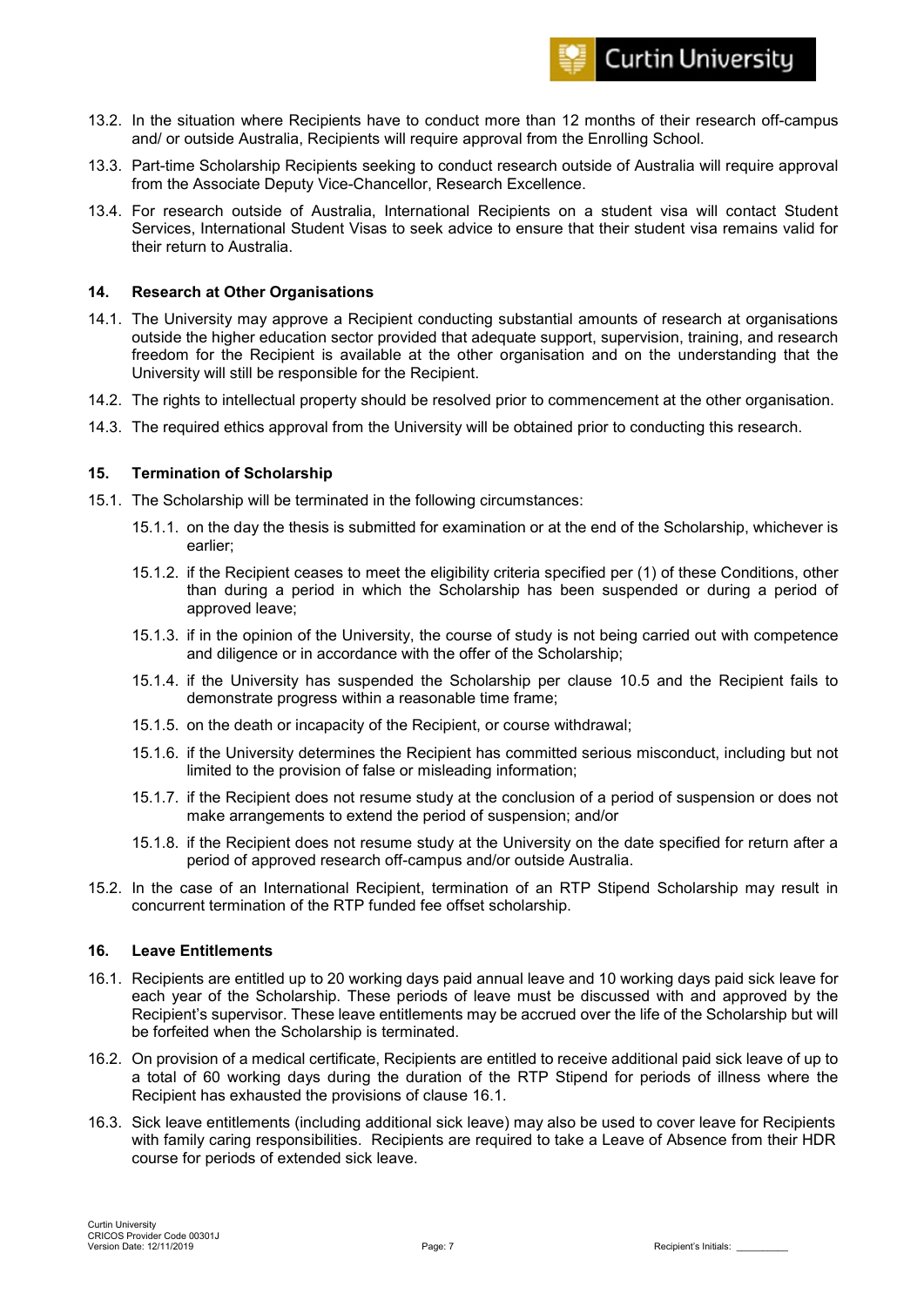

- 16.4. Recipients who have completed 12 months of their Scholarship are entitled to a maximum of 60 working days paid maternity leave during the duration of the Scholarship. This paid leave may also be approved if the Recipient has adopted a child. Maternity leave must be taken no earlier than eight (8) weeks prior to the expected birth/adoption date and conclude no later than 80 working days after the actual birth/adoption date of the child. The maternity leave will be paid at the rate the RTP Stipend is administered to the Recipient i.e. part-time Recipients will be paid pro-rata for the 60 day duration.
- 16.5. Recipients who are partners of women giving birth while receiving a Scholarship and who have completed 12 months of their Scholarship are entitled to a period of 10 working days paid parenting leave at the time of the birth or adoption. This period of leave is to be taken anytime in the 80 working days immediately after the birth or adoption of the child. The leave will be paid at the rate the RTP Stipend is administered to the Recipient i.e. part-time Recipients will be paid pro-rata for the 10 day duration.

## **17. Erroneous Overpayment of Scholarship**

- 17.1. A Recipient who is taking leave from their HDR course is expected to submit the prescribed approval form in a timely manner and, where possible in advance in order to avail receiving an overpayment of their Scholarship. In circumstances where an overpayment does occur, reimbursement of the overpaid amount is required in accordance with the instructions of the University.
- 17.2. In the situation where a Recipient is overpaid an amount in excess of a full fortnightly Scholarship disbursement, the University may recover the overpayment by withholding future stipend payments at the same rate which the stipend was overpaid.

#### **18. Confidentiality**

18.1. The deliberations and decisions of authorised officers relating to allocation, selection and award of Scholarships are confidential

#### **19. Legal Advice**

19.1. All Recipients are strongly recommended to seek their own independent legal advice regarding intellectual property and other contractual arrangements, both with the University and any other external parties.

#### **20. Variation of Conditions**

20.1. These conditions may be varied from time to time at the discretion of the Associate Deputy Vice-Chancellor, Research Excellence, or at the request of the relevant statutory or legislative bodies.

#### **21. Provision of False or Misleading Information**

- 21.1. If the University knows or has reason to believe that a Recipient has provided false or misleading information to the University in relation to the Scholarship, the University will immediately:
	- 21.1.1. re-assess the Recipient's Scholarship entitlements; and
	- 21.1.2. where relevant, notify the Department of Education and Training or Department of Immigration and Border Protection of the suspected offence and provide where requested, a copy of the Recipient's application and any other relevant information.

#### **22. Acknowledgment of Commonwealth Support**

- 22.1. Recipients are required to acknowledge the Australian Government's support in any published materials relating to their HDR by mention of support through an "Australian Government Research Training Program Scholarship".
- 22.2. This requirement will be exercised both during and after completion of the HDR. Materials include items such as books, articles, newsletters or other literary or artistic works which relate to the Recipient's HDR project.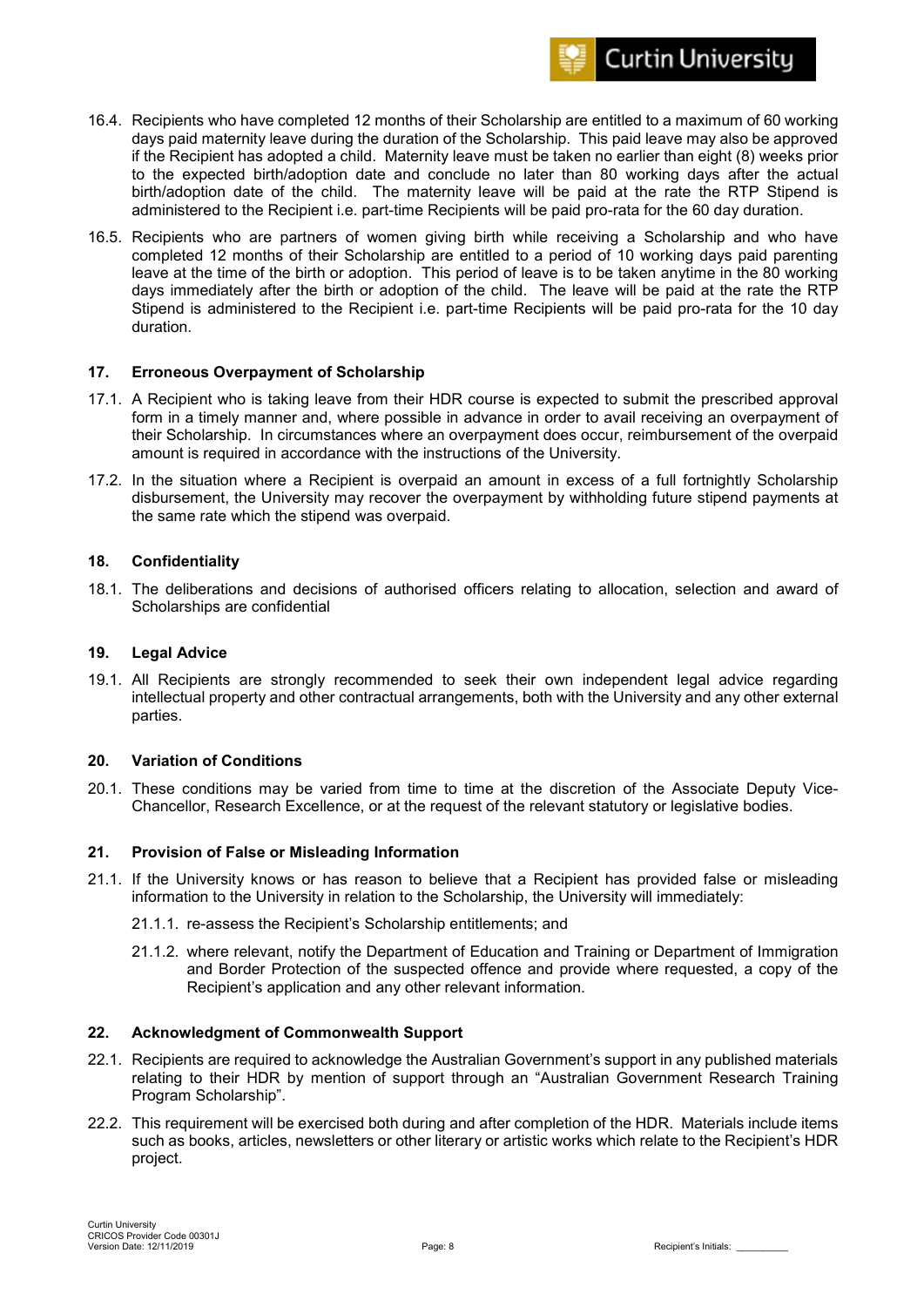## **23. Specific University Obligations**

- 23.1. The University will abide by the Australian Code for the Responsible Conduct of Research.
- 23.2. The University will be fair and equitable in the use of its discretionary powers.
- 23.3. The right of the Recipient to appeal decisions is recognised. The University will advise Recipients of appropriate appeal mechanisms for resolution of any disputes which might arise during their candidature.

## **24. Specific Recipient Obligations**

- 24.1. A Recipient acknowledges and agrees that he or she :
	- 24.1.1. will diligently and to the best of their ability apply themselves to the successful completion of the degree;
	- 24.1.2. will conform to the rules (including disciplinary provisions) of the University;
	- 24.1.3. will abide by the Australian Code for the Responsible Conduct of Research;
	- 24.1.4. will provide all reports required by the University including an annual progress report submitted through the Graduate Research School. If the University does not consider that progress to be satisfactory, the Recipient will be placed on Conditional status and/or the Scholarship may be terminated; and
	- 24.1.5. will abide where relevant by the National Health and Medical Research (NHMRC) and Australian Research Council (ARC) Codes on Human and Animal Research Conditions and decisions of the Safety and Ethics committees of the University.
- 24.2. A Recipient will advise the University within ten (10) working days in writing if he or she:
	- 24.2.1. leaves Australia for reasons other than approved overseas study, approved suspension or approved annual leave;
	- 24.2.2. discontinues full time study;
	- 24.2.3. is absent from full time study for a period of ten (10) working days or longer without prior approval; and/or
	- 24.2.4. is in receipt of additional income, surplus to the RTP Stipend Scholarship, which is for the purpose of supporting general living costs per the provisions of clause 1.1.6 and (12).

#### **25. Related Links**

Australian Code for the Responsible Conduct of Research

<https://www.nhmrc.gov.au/about-us/publications/australian-code-responsible-conduct-research-2018>

Australian Statistical Geography Standard

<http://www.abs.gov.au/>

Curtin RTP Scholarship Policy webpage

<http://research.curtin.edu.au/postgraduate/rtp-scholarship-policy/>

Curtin Scholarships webpage

[http://Scholarships.curtin.edu.au/](http://scholarships.curtin.edu.au/)

Family Law Act 1975

[https://www.legislation.gov.au](https://www.legislation.gov.au/)

HESA Act 2003

<https://www.education.gov.au/higher-education-support-act-2003-and-guidelines>

Research Training Program (RTP) Scholarship Procedures

<http://policies.curtin.edu.au/findapolicy/>

Rule No. 10 Made Pursuant to Statute No. 12 – Enrolment: Degree of Doctor by Research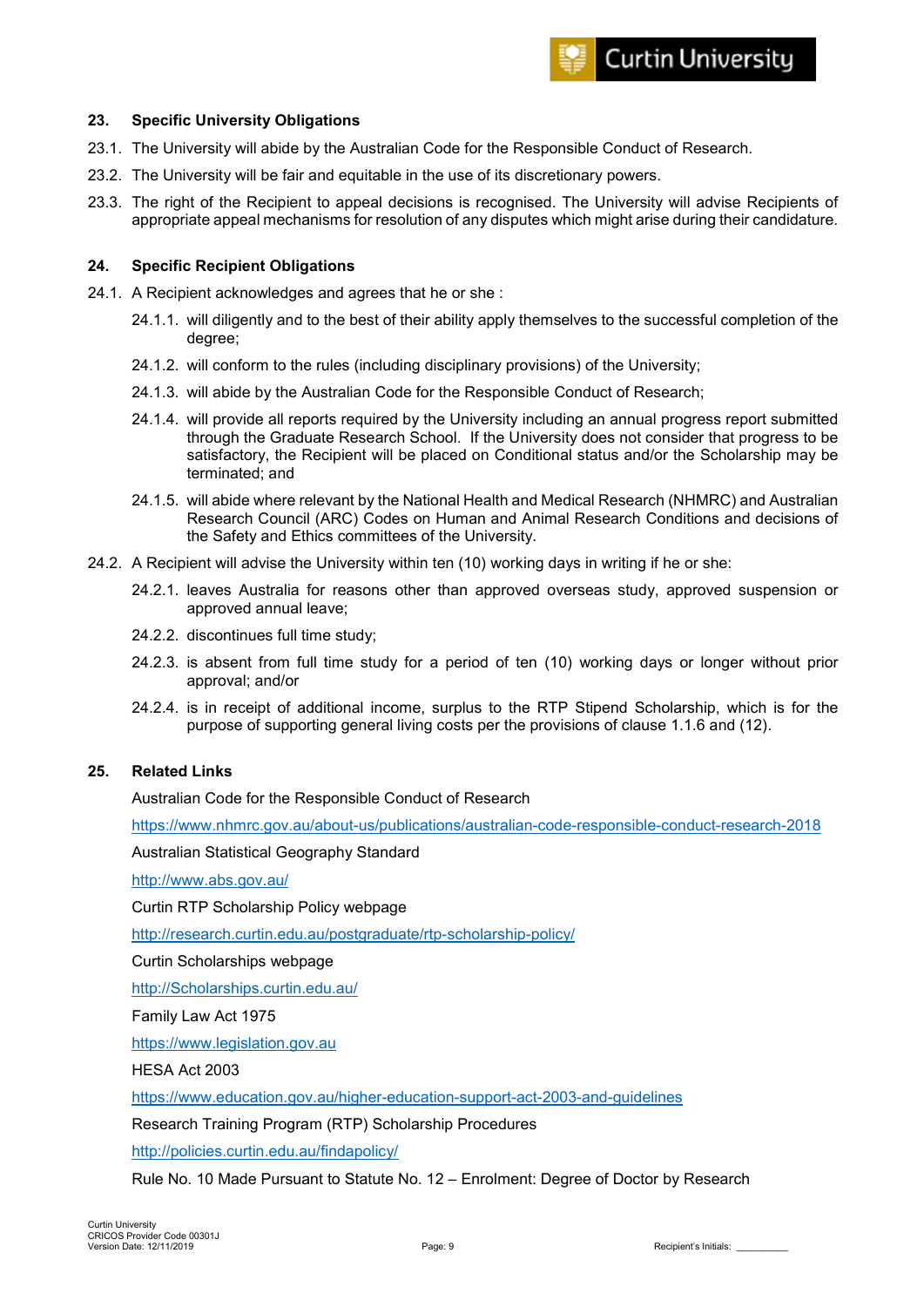

[http://policies.curtin.edu.au/legislation/statutes\\_rules.cfm](http://policies.curtin.edu.au/legislation/statutes_rules.cfm)

Rule No. 11 Made Pursuant to Statute No. 12 – Enrolment: Degree of Master by Research [http://policies.curtin.edu.au/legislation/statutes\\_rules.cfm](http://policies.curtin.edu.au/legislation/statutes_rules.cfm)